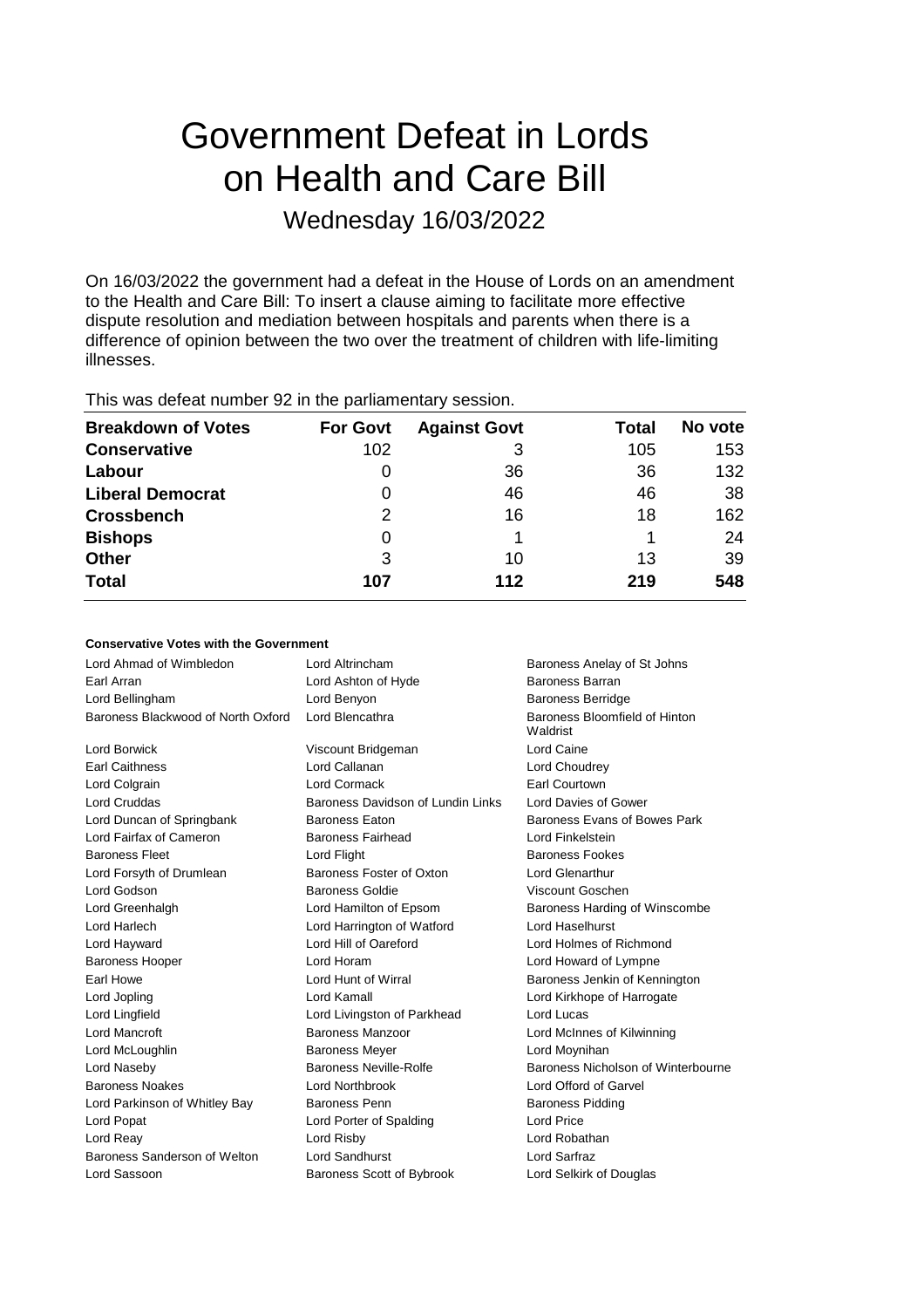Baroness Shackleton of Belgravia Lord Sharpe of Epsom Lord Sherbourne of Didsbury Lord Smith of Hindhead Lord Stewart of Dirleton Lord Strathcarron Baroness Sugg **Viscount Trenchard** Baroness Vere of Norbiton Lord Wharton of Yarm Lord Willetts Baroness Williams of Trafford Lord Wolfson of Tredegar Lord Young of Cookham Viscount Younger of Leckie

**Conservative Votes against the Government** Lord Balfe **Baroness Hodgson of Abinger** Baroness Stowell of Beeston

#### **Labour Votes with the Government**

### **Labour Votes against the Government**

Baroness Blower **Lord Browne of Ladyton** Baroness Bryan of Partick Lord Campbell-Savours Lord Cashman Baroness Chakrabarti Lord Coaker Baroness Corston Lord Davies of Brixton Lord Elder **Baroness Golding Community** Lord Hacking Lord Hacking Lord Hain **Baroness Hayman of Ullock** Baroness Healy of Primrose Hill Lord Hendy Lord Howarth of Newport Lord Hunt of Kings Heath Lord McAvoy Lord McNicol of West Kilbride Baroness Merron Baroness Morris of Yardley **Baroness Osamor** Baroness Prosser Viscount Stansgate **Baroness Taylor of Bolton** Baroness Thornton Lord Touhig **Lord Triesman** Lord Triesman Lord Tunnicliffe Baroness Warwick of Undercliffe Lord Watson of Invergowrie Lord Watts Baroness Whitaker Lord Young of Norwood Green Baroness Young of Old Scone

### **Liberal Democrat Votes with the Government**

# **Liberal Democrat Votes against the Government**

- Baroness Benjamin Baroness Brinton Lord Burnett Baroness Burt of Solihull Lord Campbell of Pittenweem Lord Clement-Jones Baroness Featherstone Lord Foster of Bath Baroness Garden of Frognal Lord German Baroness Grender Baroness Hamwee Baroness Harris of Richmond Baroness Humphreys Lord Hussain Baroness Janke Baroness Jolly Lord Jones of Cheltenham Baroness Kramer **Reserves** Lord Newby **Baroness Northover** Baroness Northover Lord Oates **Lord Paddick** Baroness Parminter Baroness Pinnock Lord Purvis of Tweed Lord Rennard Lord Scriven Lord Sharkey Baroness Sheehan Lord Shipley Baroness Smith of Newnham Lord Stoneham of Droxford Lord Strasburger Lord Stunell Lord Teverson Baroness Thomas of Winchester Lord Thomas of Gresford Viscount Thurso Lord Tope **Baroness Tyler of Enfield** Lord Wallace of Saltaire Baroness Walmsley
	-
- Lord Allan of Hallam **Lord Beith**

#### **Crossbench Votes with the Government**

Lord Carrington Viscount Craigavon

### **Crossbench Votes against the Government**

Lord Alton of Liverpool **Baroness Brown of Cambridge** Lord Crisp Baroness D'Souza **Baroness L'Ouverture Communister Communister Communister Communister Communister Communister** Baroness Masham of Ilton Baroness O'Loan Lord Ravensdale Lord Russell of Liverpool Lord Sentamu Lord Stirrup Baroness Watkins of Tavistock

- 
- Baroness Grey-Thompson Baroness Hollins Baroness Hunt of Bethnal Green

### **Bishop Votes with the Government**

**Bishop Votes against the Government** Bishop of Durham